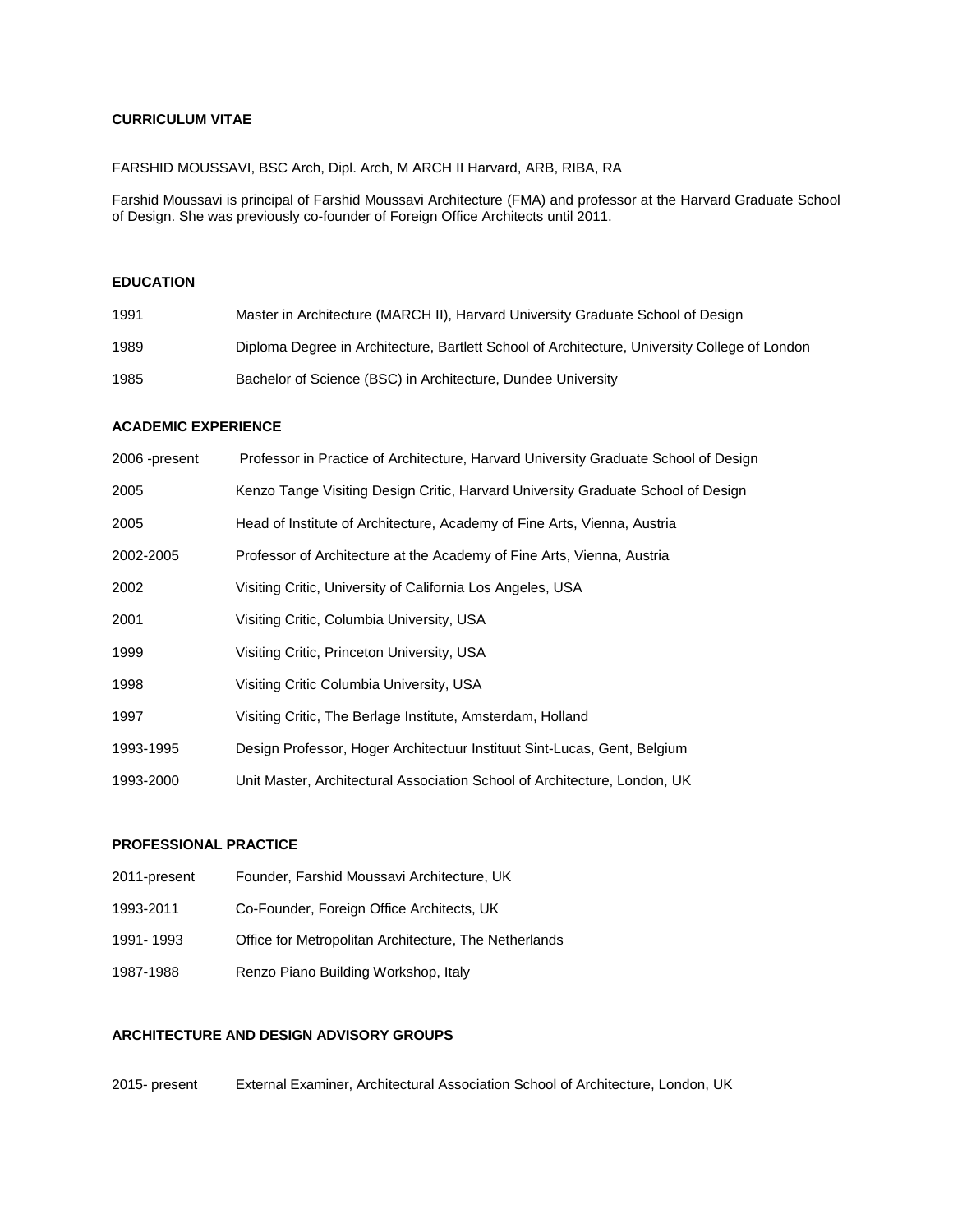| 2012-2015     | External Examiner, Sir John Cass Faculty of Art, Architecture and Design, London, UK     |
|---------------|------------------------------------------------------------------------------------------|
| 2009- present | Board of Trustees, Whitechapel Gallery, London, UK                                       |
| 2009- present | Board of Trustees, The Architecture Foundation, London, UK                               |
| 2008-2012     | External Examiner, Royal College of Art, London, UK                                      |
| 2011          | Education Board, Strelka Institute for Architecture, Media and Design,<br>Moscow, Russia |
| 2008          | Fellow of the Royal Society of Arts, UK                                                  |
|               | Member of The British Council Advisory Group, UK                                         |
|               | Member of the Jury, 11 <sup>th</sup> Architecture Biennale in Venice, Italy              |
| 2007          | Design for London Advisory Group to the Mayor of London, UK                              |
| 2005-present  | Steering Committee, The Aga Khan Award for Architecture                                  |
|               | Member of the Jury, The RIBA President's Medal, UK                                       |
| 2004          | Chair of Master Jury of the Aga Khan Award for Architecture                              |
| 2003          | International Design Committee, The London Development Agency, London, UK                |
|               | Member of Jury, The RIBA Gold Medal, UK                                                  |
| 2002          | Member of Jury, The Stirling Prize for Architecture, UK                                  |

#### **SELECTED COMPLETED PROJECTS**

| 2016 | Victoria Beckham Store, Hong Kong                            |
|------|--------------------------------------------------------------|
| 2014 | Victoria Beckham Flagship Store, London, UK                  |
| 2012 | Museum of Contemporary Art, Cleveland, USA                   |
| 2010 | Ravensbourne College of Design and Communication, London, UK |
| 2009 | D38 Zona Franca Office Park, Barcelona, Spain                |
| 2008 | John Lewis Department Store and Cineplex, Leicester, UK      |
|      | Villa in Pedralbes, Barcelona, Spain                         |
| 2007 | Meydan Retail Complex and Multiplex in Istanbul, Turkey      |
|      | Carabanchel Social Housing, Madrid, Spain                    |
|      | 2012 Olympic and Lea Valley Masterplan, London, UK           |
|      | La Rioja Technology Transfer Centre, Logroño, Spain          |
| 2006 | Municipal Theatre and Auditorium, Torrevieja, Spain          |
| 2005 | Dulnyouk Publishers, Paju City, South Korea                  |
|      | Spanish Pavilion at EXPO 2005, Aichi, Japan                  |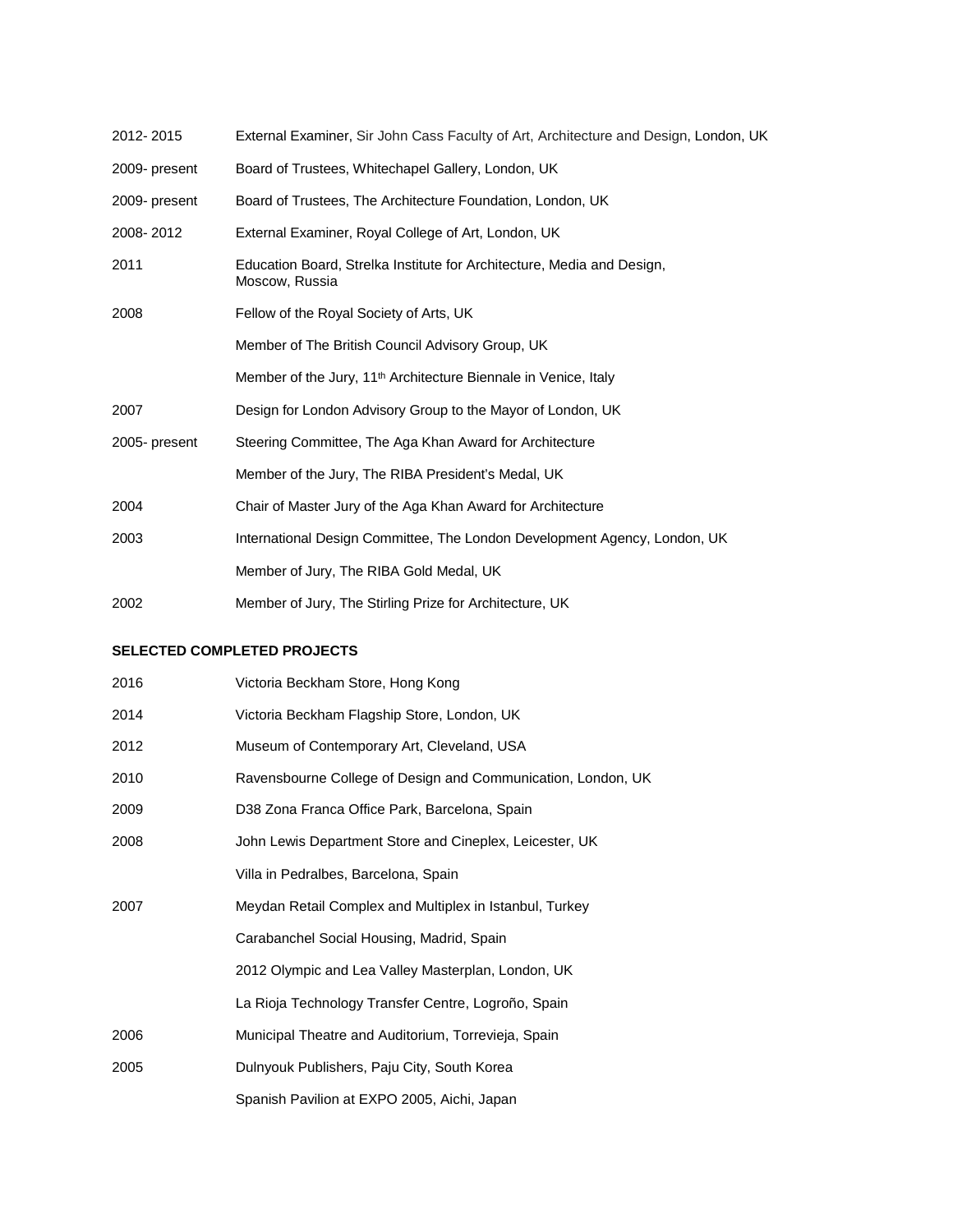| 2004 | South-East Coastal Park and Auditoriums, Barcelona, Spain |
|------|-----------------------------------------------------------|
|      | Municipal Police Headquarters, La Villajoyosa, Spain      |
| 2002 | Yokohama International Port Terminal, Yokohama, Japan     |
| 2001 | Blue Moon Festival, Groningen, The Netherlands            |
| 1999 | Belgo Zuid Restaurant, Ladbroke Grove, London             |
|      | Belgo Restaurant, New York, USA                           |
|      | Belgo Bierodrome, London, UK                              |
|      | Belgo Restaurant, Bristol, UK                             |

#### **CURRENT PROJECTS**

| 2015 | Private apartment, Beirut, Lebanon                                             |
|------|--------------------------------------------------------------------------------|
| 2015 | Private Villa, Sussex, UK                                                      |
| 2013 | Fenchurch Street Office Complex, City of London, UK (Design Development phase) |
| 2013 | Private Villa, Switzerland                                                     |
| 2013 | Feasibility study of a London Underground Station, UK                          |
| 2013 | Residential Complex, Montpellier, France (Under Construction)                  |
| 2012 | Renovation and Extension of a Department Store, Paris (currently on hold)      |
| 2011 | Residential Complex, La Défense, Paris, France (Under construction)            |

### **SELECTED COMPETITIONS**

| 2014 | The Guggenheim Museum, Helsinki                                                                      |
|------|------------------------------------------------------------------------------------------------------|
|      | The IOC Headquarters, Lausanne, Switzerland (Finalist)                                               |
| 2013 | The Museum and Educational Centre of the Polytechnic Museum and Lomonosov Moscow State<br>University |
|      | Residential Complex, Montpelier, France                                                              |
|      | Noisy-Champs Metro Station, Paris, France                                                            |
| 2010 | Orgelpipan 6 Design Competition, Stockholm, Sweden (finalist)                                        |
|      | Damascus National Museum Competition, Damascus, Syria (result pending)                               |
|      | Broad Art Foundation, California, USA (finalist)                                                     |
| 2009 | Lonja de Pasaia Competition, Pasaia, Spain (1st prize)                                               |
| 2008 | Gateway Competition (New Street Station), Birmingham, UK (1st prize)                                 |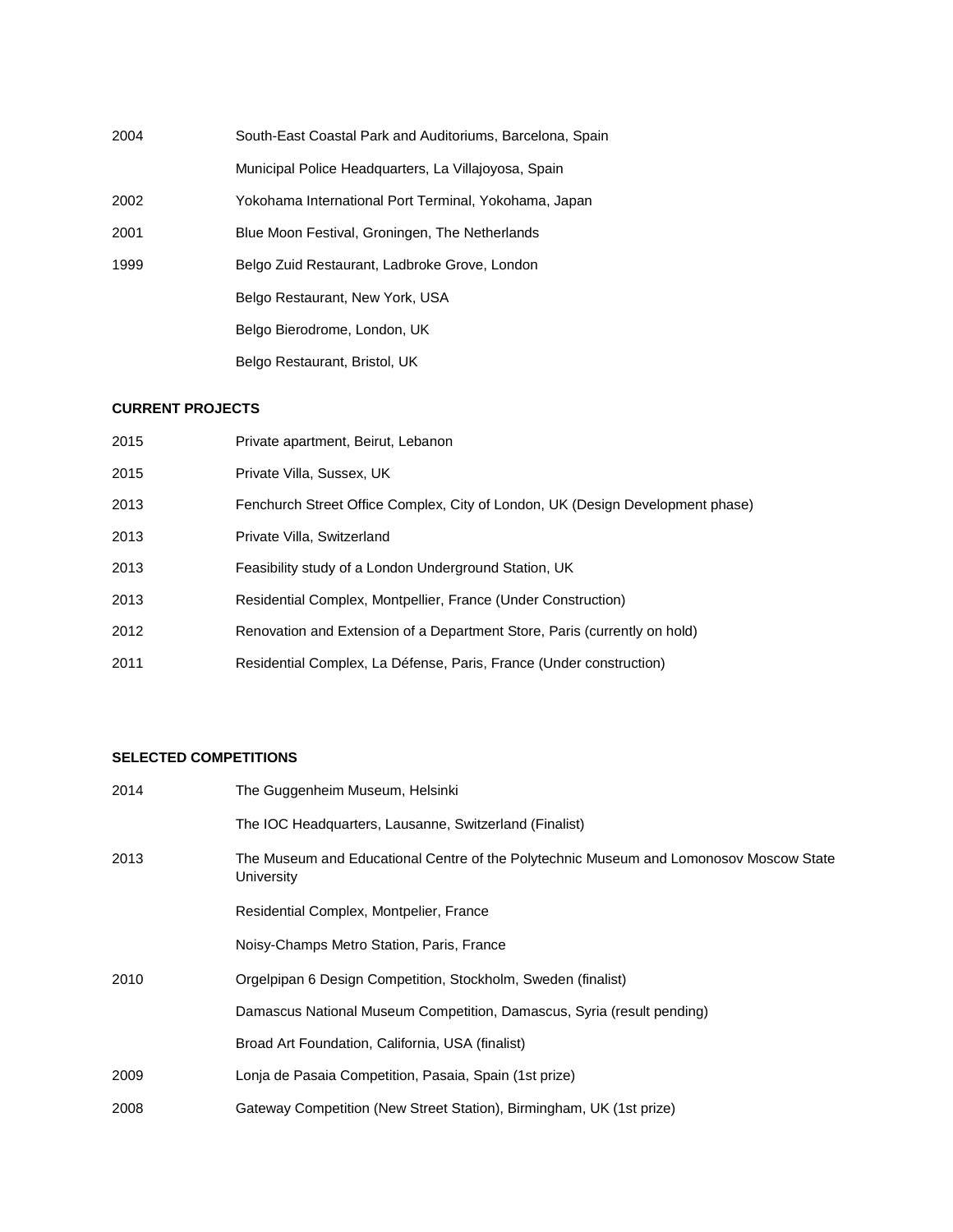| 2007 | Sheffield New Retail Quarter Block 5, Sheffield, UK (1st prize)                 |
|------|---------------------------------------------------------------------------------|
| 2006 | Instituto de Medicina Legal, Madrid, Spain (1st prize)                          |
|      | West Quay III Residential & Commercial Development, Southampton, UK (1st prize) |
|      | Residences for Artists and Researchers, Ille Seguin, Paris, France (1st prize)  |
|      | World Business Centre Competition, Busan, Korea (1st prize)                     |
|      | Museum of Contemporary Art, Cleveland, Ohio (1st prize)                         |
| 2005 | Meydan Retail Complex and Multiplex, Istanbul, Turkey (1st prize)               |
|      | Ravensbourne College of Art & Design, London (1st prize)                        |
|      | Minories Office Complex, London (1st prize)                                     |
|      | Elizabeth House Redevelopment, London, UK (finalist)                            |
|      | Rothchild's Headquarters, City of London, UK (finalist)                         |
| 2004 | Shires West Department Store, Cineplex & Bridges Leicester (1st prize)          |
|      | Spanish Pavilion for the International Expo in Aichi, Japan (1st prize)         |
| 2003 | BBC Music Centre, London, UK, Competition (1st prize)                           |
| 2002 | WTC Competition with United Architects (finalist)                               |
|      | Florence High Speed Railway Station (finalist)                                  |
|      | Tromso Protestnest Cruise Terminal (finalist)                                   |
| 2001 | Southbank Center, London, UK (finalist)                                         |
| 2000 | South East Coastal Park and Auditoriums, Barcelona, Spain (1st prize)           |
| 1999 | Downsview Park, Toronto, Canada (finalist)                                      |
| 1998 | Redevelopment of Link Quay Waterfront, Santa Cruz de Tenerife (2nd prize)       |
| 1997 | Virtual House, USA                                                              |
|      | Azadi Cineplex, Tehran, Iran (finalist)                                         |
| 1996 | Pusan High Speed Railway Complex, S. Korea (finalist)                           |
|      | Meyong-Dong Cathedral of Seoul, South Korea (2nd prize)                         |
| 1995 | Yokohama International Ferry Terminal, Japan (1st prize)                        |
| 1994 | National Glass Centre. Newcastle, UK (finalist)                                 |

# **HONORS AND AWARDS**

2011 The Chicago Athenaeum Green Good Design Award, USA RIBA Award, UK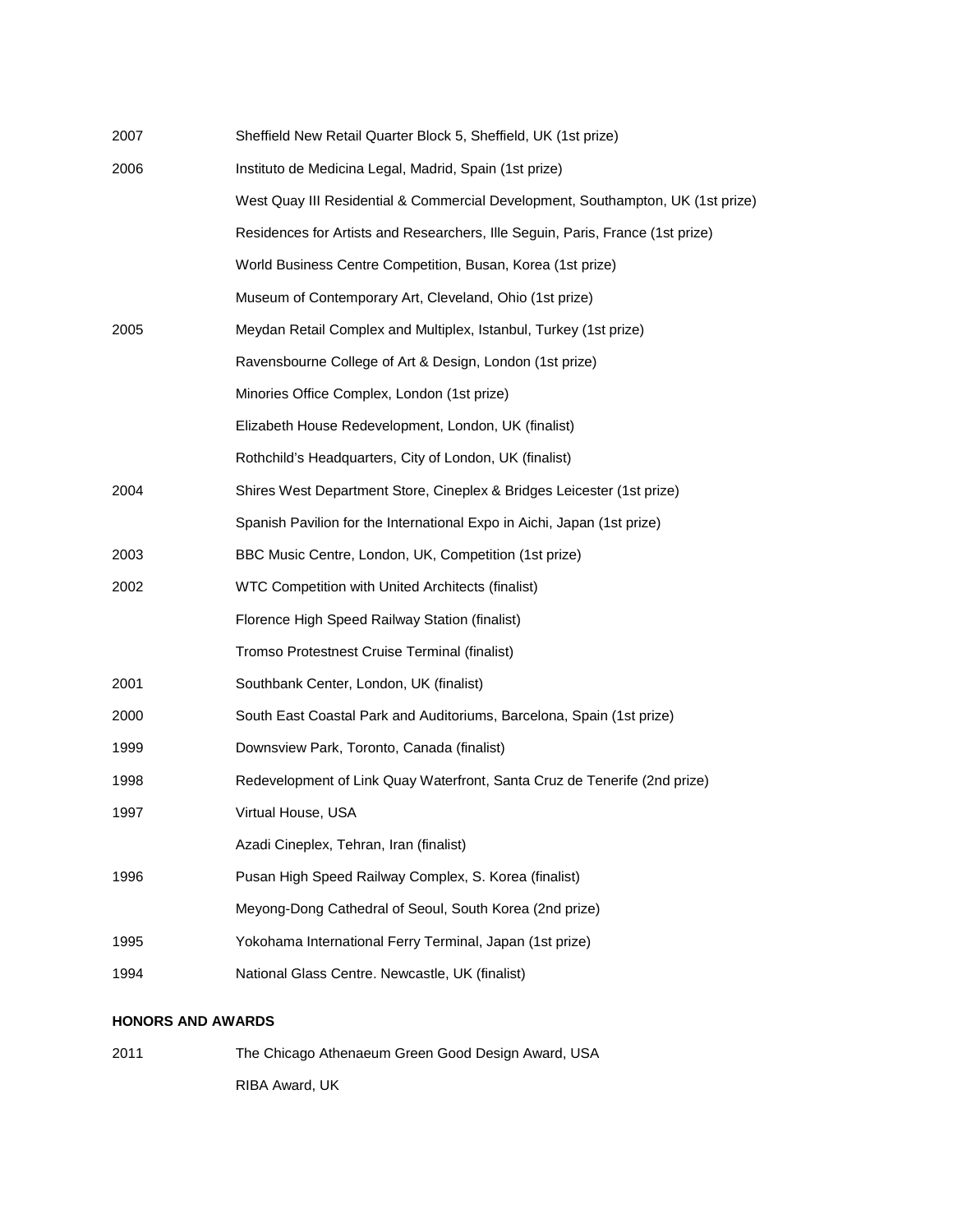| 2010 | The Chicago Athenaeum International Architecture Award, USA                    |
|------|--------------------------------------------------------------------------------|
|      | ICSC Best-of-the-Best Award for Sustainability, USA                            |
| 2009 | RIBA Award, UK                                                                 |
|      | Civic Trust Award, UK                                                          |
|      | Condé Nast Traveller Innovation & Design Award, UK                             |
| 2008 | BD Retail Architect of the Year Award, UK<br>RIBA European Award, UK           |
|      | European Business Award for Environment, UK                                    |
|      | Urban Land Institute Award for Excellence, UK                                  |
|      | ArkiPARC Award, Turkey                                                         |
| 2007 | Architectural Digest Architect of the Year Award, Spain                        |
| 2006 | RIBA Worldwide Award, UK                                                       |
| 2005 | Charles Jencks Award, UK                                                       |
|      | RIBA Worldwide Award, UK                                                       |
| 2004 | Golden Lion Award for Topography, 9th Venice International Architecture, Italy |
|      | International Elevator Design Prize, ThyssenKrupp                              |
|      | Enric Miralles Prize for Architecture, Spain                                   |
| 2003 | Kanagawa Prize for Architecture, Japan                                         |
| 1999 | FX International Interior Design Awards, UK                                    |

# **PUBLICATIONS AS AUTHOR**

# BOOKS

| 2015 | "The Function of Style", published by Harvard GSD, FunctionLab and, Actar, Barcelona, Spain           |
|------|-------------------------------------------------------------------------------------------------------|
| 2009 | "The Function of Form", published by Harvard GSD and Actar, Barcelona, Spain                          |
| 2002 | "The Function of Ornament" with Michael Kubo, published by Harvard GSD and Actar, Barcelona,<br>Spain |

# PERIODICALS

| 2012 | Regular columnist for Architectural Review Magazine, UK            |
|------|--------------------------------------------------------------------|
| 2012 | "30 St. Mary Axe", <i>Harvard Design Magazine</i> , Volume 35, USA |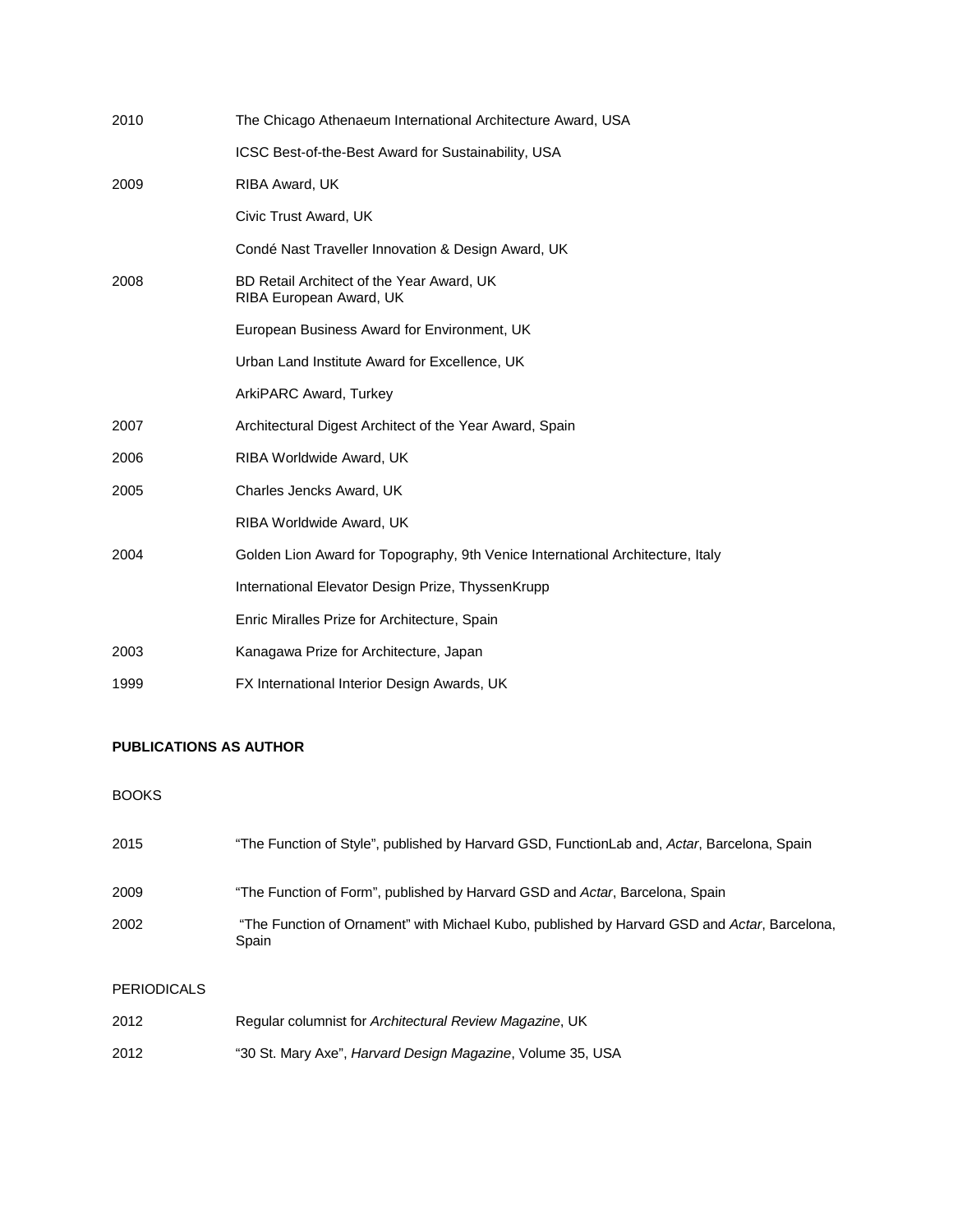|      | An Archeological Approach, Instigations: Engaging Architecture, Landscape, and the City(2012)<br>GSD075, Edited by Mohsen Mostafavi and Peter Christensen In cooperation with Harvard<br>University Graduate school of Design |
|------|-------------------------------------------------------------------------------------------------------------------------------------------------------------------------------------------------------------------------------|
| 2011 | "Architecture and activism should be as closely linked as the problems we need to solve", The<br>Architectural Review, December issue, UK                                                                                     |
|      | "Parametric software is no substitute for parametric thinking", The Architectural Review, October<br>issue, UK                                                                                                                |
|      | "Architecture as Nature" in <i>Bruno Taut, Arquitectura Alpina</i> , Ediciones Paidós Ibérica, Spain                                                                                                                          |
|      | "What about Symbol?" in <i>Implicate &amp; Explicate 2010: Aga Khan Award for Architecture</i> , Lars<br>Muller Publishers, Switzerland                                                                                       |
| 2010 | "Interview with Farshid Moussavi", L'Architecture d'Aujourd hui, June/July, France                                                                                                                                            |
|      | "Interview with Farshid Moussavi", Conditions Magazine, April 22, Norway                                                                                                                                                      |
| 2009 | "Ricamato di Aria", Abitare, Issue 492, Italy                                                                                                                                                                                 |
|      | "Urban Design Now" discussion, <i>Harvard Design Magazine</i> , Volume 25, Fall/Winter issue, USA                                                                                                                             |

# **MONOGRAPHS ON FOA**

| 2012 | L'Architecture d'Aujourd'hui No 388, France                                                        |
|------|----------------------------------------------------------------------------------------------------|
| 2007 | Sharestan, Issue 17-18, Iran                                                                       |
| 2004 | FOA's Ark_Evolving Container for the Proliferating Singularities, Architecture & Culture,<br>Korea |
| 2003 | El Croguis #136, Madrid, Spain                                                                     |
|      | Phylogenesis: FOA's ark, Actar, Barcelona, Spain                                                   |
| 2002 | The Yokohama Project: A monograph, Actar, Barcelona, Spain                                         |
| 2001 | FOA Recent Projects, 2G #16, Barcelona, Spain                                                      |

# **EXHIBITIONS**

| 2012 | "Architecture and Affects", Venice Architecture Biennale 2012          |
|------|------------------------------------------------------------------------|
| 2011 | "La Ville Fertile", Cite de l'architecture du patrimone, Paris, France |
|      | "Super Urbano – Sustainable Urban Design", Padua, Italy                |
|      | World Trade Centre "Bundle Tower", Centre Pompidou, Paris, France      |
| 2010 | "Why Design Now?", Cooper Hewitt National Design Triennial, USA        |
| 2009 | Gwangiu Design Biennale, Gwangiu, Korea                                |
|      | "Dentelles d'architecture", MAV, Calais, France                        |
| 2008 | "Future, Non-Future", Architecture Association, London, UK             |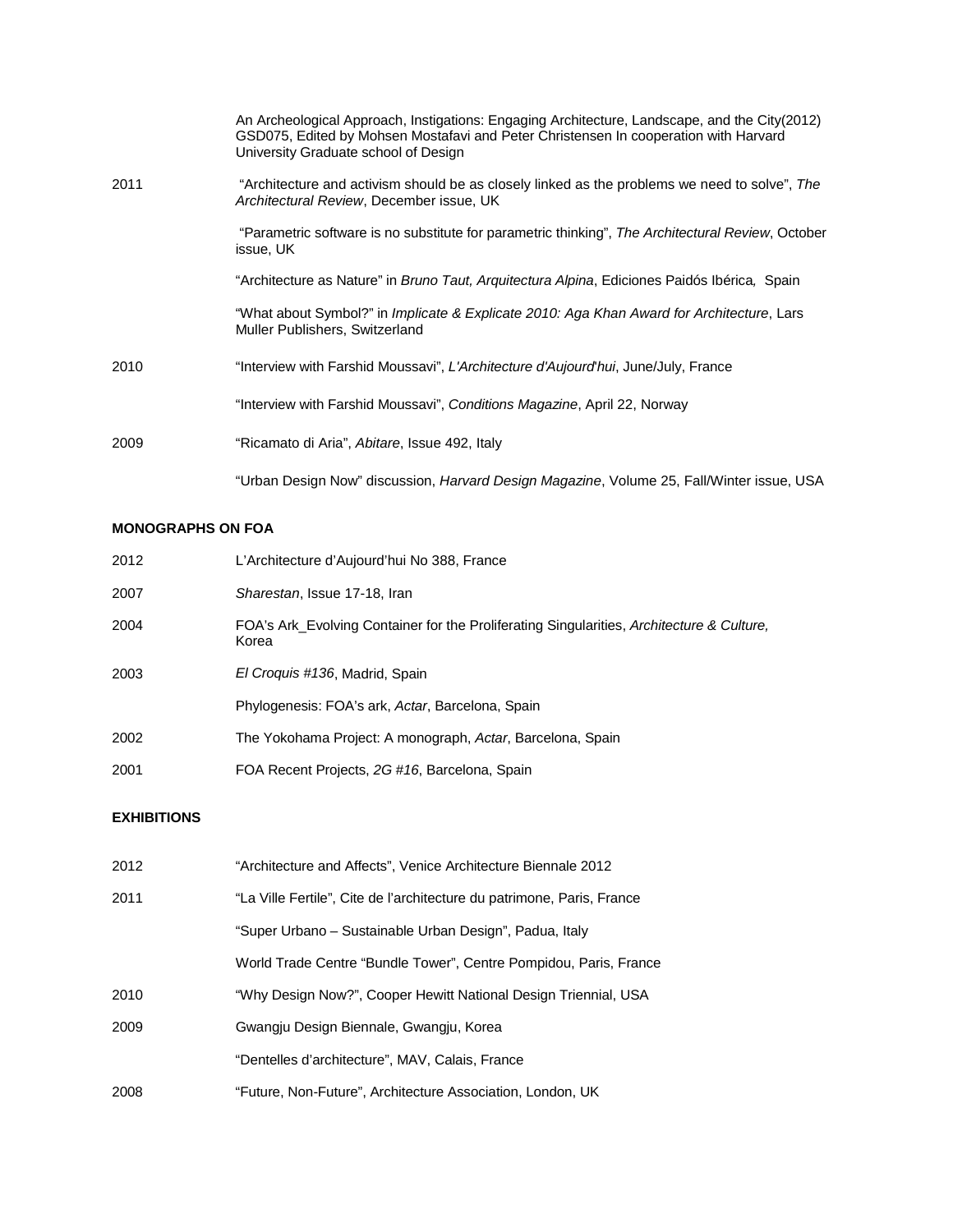|      | "Skin+Bones: Parallel Practices in Fashion & Architecture", London, Tokyo, LA                                        |
|------|----------------------------------------------------------------------------------------------------------------------|
| 2007 | "Love & Money: the Best of British Design Now", British Council                                                      |
|      | International FOA Restrospective, MOCA, Cleveland, USA                                                               |
| 2006 | "Hypothetical Slide House", Carsten Holler's Unilever Series Show at the Tate Modern, London UK                      |
| 2005 | "Future City", Barbican Art Gallery, London, UK<br>"Groundswell: Constructing the Contemporary Landscape", MoMA, USA |
|      | FOA Monographic Show, Harvard Graduate School of Design, USA                                                         |
| 2004 | FOA Monographic Show, Fargfabriken Center for Contemporary Art & Architecture, Stockholm,<br>Sweden                  |
| 2003 | "FOA's phyolgenesis", Museum fur Angewandte Kunst (MAK), Vienna                                                      |
|      | Monographic Show at the Institute of Contemporary Art (ICA), London, UK                                              |
| 2002 | "Latent Utopias", Graz, Austria                                                                                      |
|      | TNProbe Monographic Show, Tokyo, Japan                                                                               |
|      | British Pavilion at the 8th International Architectural Biennale, Venice, Italy                                      |
|      | "A New World Trade Centre", Max Protetch Gallery, New York                                                           |
| 2001 | "Space Invaders", Lisbon, Portugal                                                                                   |
|      | "Great Expectations", Central Station, New York, USA                                                                 |
|      | "Un(private) houses", MACBA, Barcelona, Spain                                                                        |
| 2000 | Museum of Modern Art, New York, USA                                                                                  |
|      | Kortrijk Biennial, Belgium                                                                                           |
|      | International Architectural Biennale in Venice, Italy                                                                |
| 1999 | "Cities on the Move", Hayward Gallery, UK                                                                            |
|      | "Archilab", Orleans, France                                                                                          |
|      | "FOA YIPT", Ministerio de Fomento, Spain                                                                             |
| 1998 | Design Museum, London, UK                                                                                            |
|      | Swedish Museum of Architecture, Stockholm, Sweden                                                                    |
| 1997 | "Critical Projects", Royal Institute of British Architects, London, UK                                               |
|      | "New Landscapes", Museum of Contemporary Arts, Barcelona, Spain                                                      |
|      | "Virtual Architecture", Tokyo University Gallery, Japan                                                              |
| 1996 | Korean Pavilion at the 6th International Architectural Biennial, Venice, Italy                                       |
|      | "Architecture on the Horizon", Royal Institute of British Architects, London, UK                                     |
|      | UIA conference at the Museum of Contemporary Arts, Barcelona, Spain                                                  |